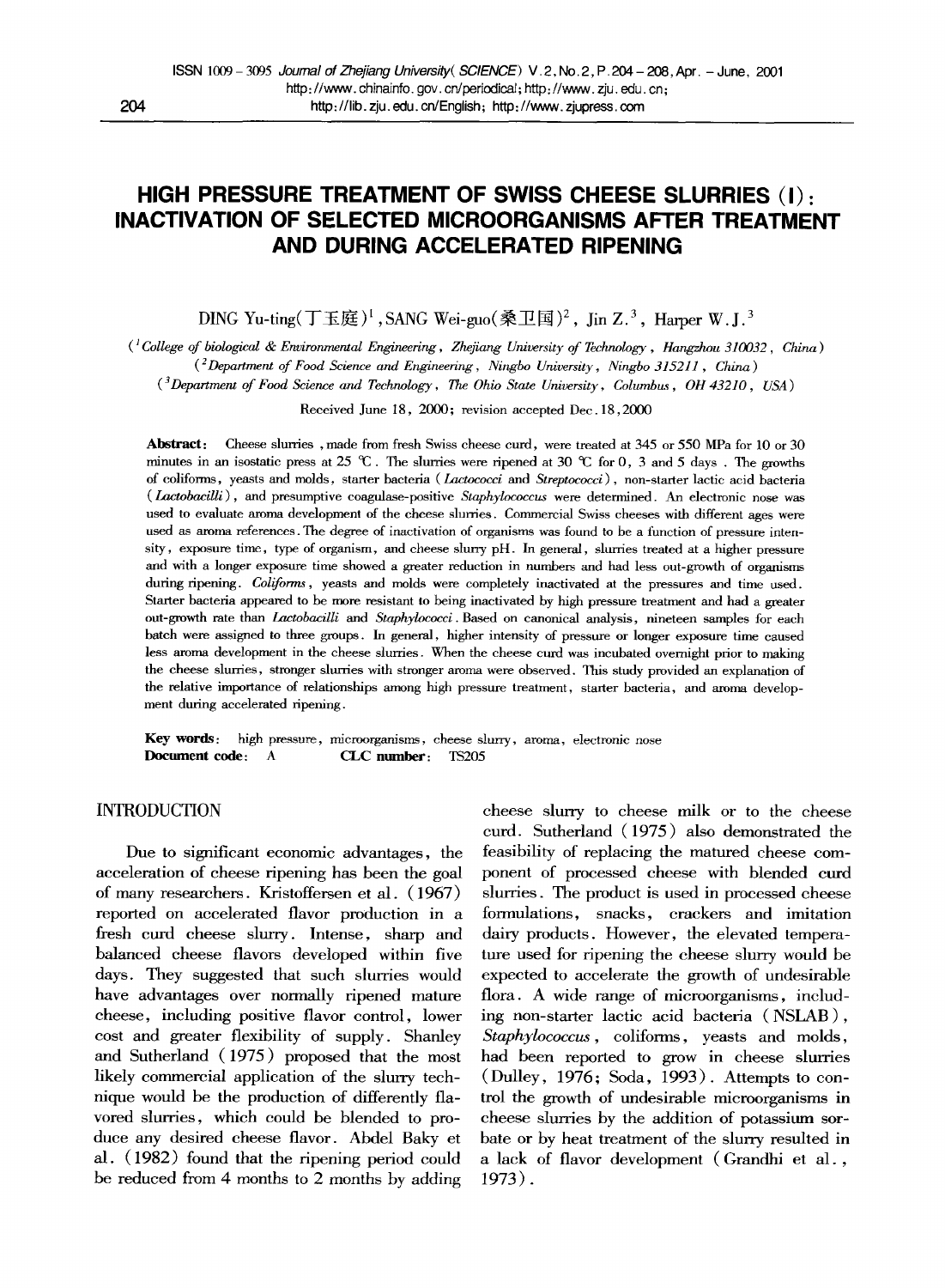Recently developed high-pressure technology is a non-thermal food processing methodology whereby foods are subjected to high hydrostatic pressure at or around room temperature. The treatment of foods by high pressure has been shown to reduce significantly the original microbial population, leading to a longer shelf-life, while the products retain natural taste and flavor (Vardag et al., 1995 ; Mertens, 1994). Pandya et al., (1995), and Tauscher (1995) reported on the use of high pressure to treat sauces, meat, yoghurt and fruit juices. Some researchers focused on the effect of high pressure on the microbial population or on a possible modification of enzyme activity (Hsin et al. , 1995 ; Nakamura et al., 1994; Homma et al., 1994). Pressure inactivation of yeasts and molds was reported in citrus juices (Ogawa et al. , 1990). Juices pressurized at 400 MPa for 10 min and at 40  $\degree$ C did not spoil during  $2 - 3$  months of storage. A population of 106 cfu/ml of *Listeria monocytogenes* was inactivated by exposure to 340 MPa at 23  $\mathcal{C}$  in UHT milk and the same population of *Vibrio parahaemolyticus* was killed by exposure to 170 MPa within 10 min at 23  $\degree$ C in clam juice (Styles et al. , 1991).

The primary objective of this work was to investigate the effect of high-pressure treatment on the inactivation rate of selected microorganisms in standard Swiss cheese slurries.

# MATERIALS AND METHODS

#### **1. Cheese slurry preparation**

Fresh curd was manufactured by a conventional Baby Swiss cheese procedure (Sohn, 1996). The curd was removed from the fat immediately after they drained and froze. Commercial starter cultures were used for acid production and flavor development. These organisms included *Lactococcus , Streptococcus,* and *Lactobacillus.* Two batches of Baby Swiss cheese curd were used in this study. Batch 1 was made at pH 6.3 in our pilot plant without additional incubation. Batch 2 was obtained fresh from the Brewster Dairy Inc., Brewster, OH , and was incubated at 22  $\degree$ C overnight to decrease the pH to 5.3 before making slurries. Cheese slurries were prepared by mixing standard curd with a 10% by weight sterile solution of sodium chloride to give

a final salt in moisture (salt concentration in the water phase of the cheese,  $S/M$ ) of around  $5\%$ . The curd and brine were mixed in a stomached mixer for 3 min, then poured into plastic bags (ca. 50g each), and vacuum-packaged.

#### **2. High pressure treatment**

Cheese slurries vacuum packaged in plastic bags were stored and shipped overnight in wet ice to Oregon State University. All samples were warmed to ambient temperature  $(25 \text{ } ^\circ\text{C})$ . They were pressure-treated at 345 MPa or *550* MPa for 10 minutes or 30 minutes, respectively in an Engineered Pressure Systems (Erie, PA) 100 mm diameter by 250 mm long isostatic pressure unit, within  $24 - 48$  hours of vacuum packaging and refrigerating.

# **3. Microbiological** analysis

The cheese slurries were ripened at 30  $\textdegree$ C and were analyzed at 0, 3 and 5 days for the presence of several types of microorganisms. Samples were assayed for colony forming units (cfu) by standard pour-plate procedures with serial dilutions in 0.1% peptone water, except for *Staphylococcus,* which was obtained by surface plating. The cfu were counted on two petri plates having  $30 - 300$  colonies with a Quebec colony counter. M17 agar enriched with lactose was used to count *Lactococcus and Streptococcus. Se*lective *Lactobacillus* agar in anaerobic incubation was used to count the starter *Lactobacillus* and adventitious non-starter *Lactobacillus.* No attempt was made to differentiate the injured from uninjured cells in this study.

### 4. Chemical analysis

The moisture and salt contents of the slurries were analyzed according to Standard Methods for the Examination of Dairy Products (Richardson, 1985). The pH of curds and slurries was determined with a Fisher Accument pH Meter (Model 25).

# 5. Statistical analysis

Data were analyzed using analysis of variance by the general linear models procedure (GLM) of Statistical Analysis System ( SAS, 1985 ). Least Square Means was employed to separate the means when analysis of variance indicated a significant ( $P < 0.05$ ) effect. For statistical analysis purposes, the microbial cell numbers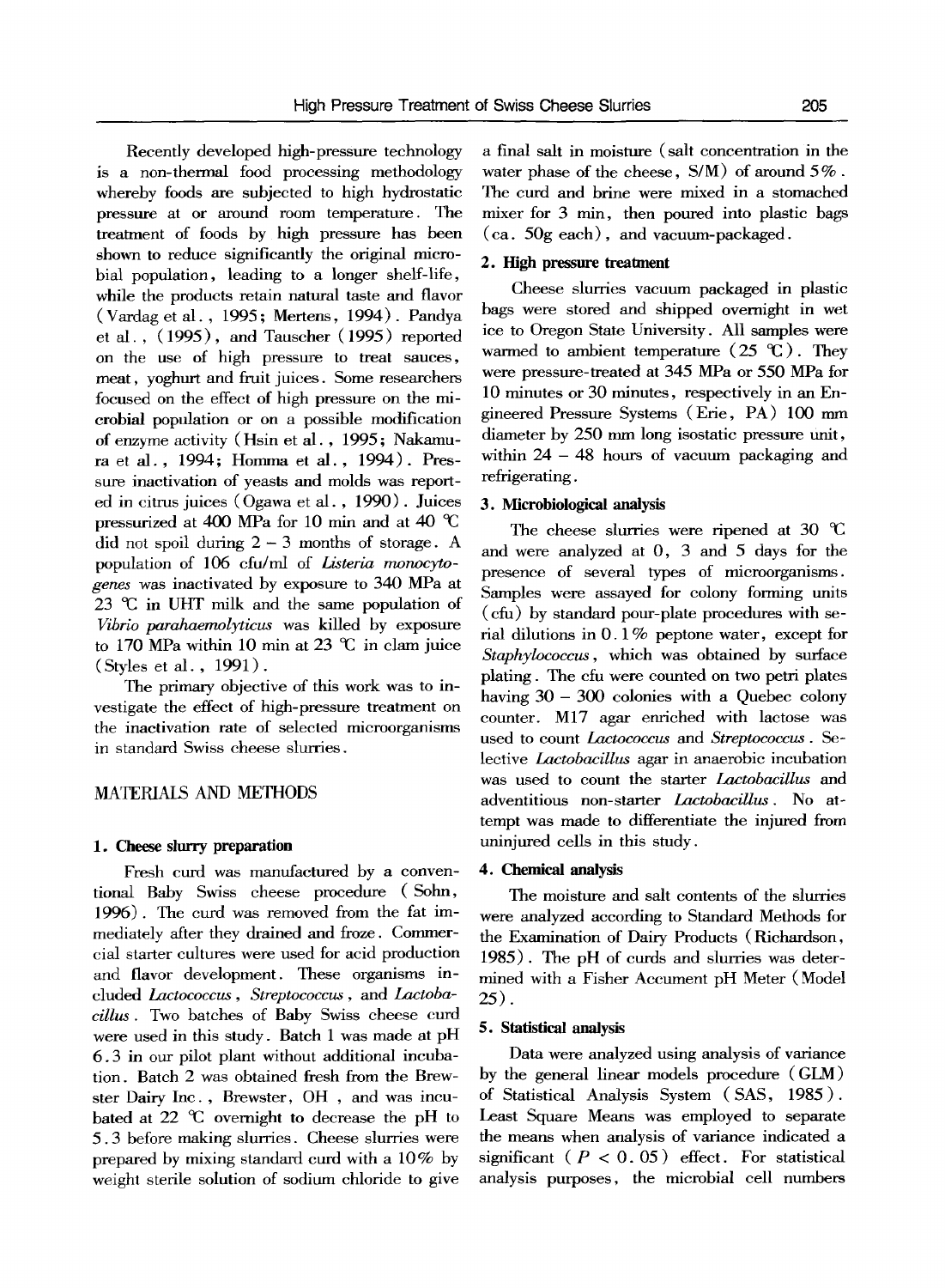less than 10 or log 1 cfu were treated as 10 or log 1 cfu.

# RESULTS AND DISCUSSION

There were less than 10 coliforms in control and treated samples in the pH 6.3 slurry under all conditions and times of incubation. For the pH 5.3 slurry , the control had 720 cfu of coliforms at 0 day and the cfu decreased to 60 after 5 days; all treated slurries had less than 10 cfu at 0 day and no out-growth was noted after 3 or 5 days.

Similar results were observed for yeasts and molds. Except for the control at pH 6.3, which had low levels of molds and yeasts (13, 15 and 30 molds at O, 3 and 5 days, respectively), all other samples had less than 10 cfu at 0, 3 or 5 days.

Table 1 shows the inactivation of starter bacteria, *Lactobacilli,* and *Staphylococci* after highpressure treatments and before incubation (0 day). All the high-pressure treatments significantly inactivated the three organisms ( $P \leq$ 0.05). Among the four treatments, the effects of inactivation of organisms were dependent on intensity of pressure, time of exposure, type of

organisms, and pH of the slurries. Increasing the pressure resulted in higher cell mortality. The effect of pressure was very significant for all three groups of organisms  $(P < 0.001)$ . In general, increasing time of exposure lowered counts. The differences between 10 min and 30 min treatments were significant for *l\_actobacilli (P <*   $(0.05)$  and *Staphylococci*  $(P < 0.001)$ , but not for Starter culture numbers  $(P > 0.05)$ . Among those three groups of organisms, *Lactobacilli*  were the most sensitive to high-pressure treatments, next were *Staphylococci* in pH 6.3 with respect to the reduction of cfu/g. However, in pH 5.3 ' s samples, *Staphylococci* were completely inactivated by any high-pressure treatment. Also, at higher pressure, the cells of starter cultures and Lactobacilli were reduced more in Batch 2 than in Batch 1. Ronner (1994) found that higher pressure was needed to inactivate gram-positive bacteria than gram-negative bacteria. Yeasts and molds are more sensitive to high pressure than Gram-negative bacteria. They indicated that a treatment of 200 MPa  $(2 \text{ kBar})$  for 10 min sufficed to inactivate 1 to 3 log cycles of yeasts and molds. Their results agree with our observations.

| Treatment      | Organism               |                              |                              |                          |                              |                              |  |
|----------------|------------------------|------------------------------|------------------------------|--------------------------|------------------------------|------------------------------|--|
|                | <b>Starter</b>         |                              | Lactobacilli                 |                          | Staphylococci                |                              |  |
|                | Batch 1<br>$($ pH 6.3) | Batch 2<br>$(\text{pH }5.3)$ | Batch 1<br>$(\text{pH }6.3)$ | Batch 2<br>$phi$ BH 5.3) | Batch 1<br>$(\text{pH }6.3)$ | Batch 2<br>$(\text{pH }5.3)$ |  |
| Control        | 7.7                    | 8.8                          | 4.0                          | 5.1                      | 2.3                          | 3.3                          |  |
| 345 MPa 10 min | 7.0                    | 7.7                          | 3.1                          | 3.9                      | 1.3                          | 1.0                          |  |
| 345 MPa 30 min | 6.9                    | 7.5                          | 2.8                          | 3.8                      | 1.0                          | 1.0                          |  |
| 550 MPa 10 min | 6.0                    | 2.0                          | 1.0                          | 1.8                      | 1.5                          | 1.0                          |  |
| 550 MPa 30 min | 6.0                    | 2.0                          | 1.0                          | 1.0                      | 1.0                          | 1.0                          |  |

**Table 1** Inactivation of microorganisms by high pressure treatment  $(\log c f u/g)^{1,2}$ 

<sup>1</sup> Means with the same letter within a column are not significantly different ( $P > 0.05$ )

<sup>2</sup>Values shown as 1.0 indicate less than 10 cfu/g and indicate complete inactivation when measured directly after treatment

During 3 and 5 days incubation (ripening), all three groups of organisms grew to some extent (Table 2,3 and 4). The extent of outgrowth was related to intensity of pressure, exposure time, type of organism, and pH of the slurries. Lower outgrowth was found in slurries treated at higher pressure and longer exposure time. Growth of *Staphylococci* did not occur in the slurries treated with 550 MPa for 10 or 30 min. It appeared that

higher pressures were needed to completely inhibit the growth of presumptive coagulase-positire *Staphylococci.* High-pressure treatment reduced outgrowth more in Batch 2 than Batch 1. The only exception was for the treatment with *550* MPa for 10 min in which the starter cultures in Batch 2 had higher outgrowth. The similar growth of organisms after high-pressure treatments (recovery) was also observed by Metrick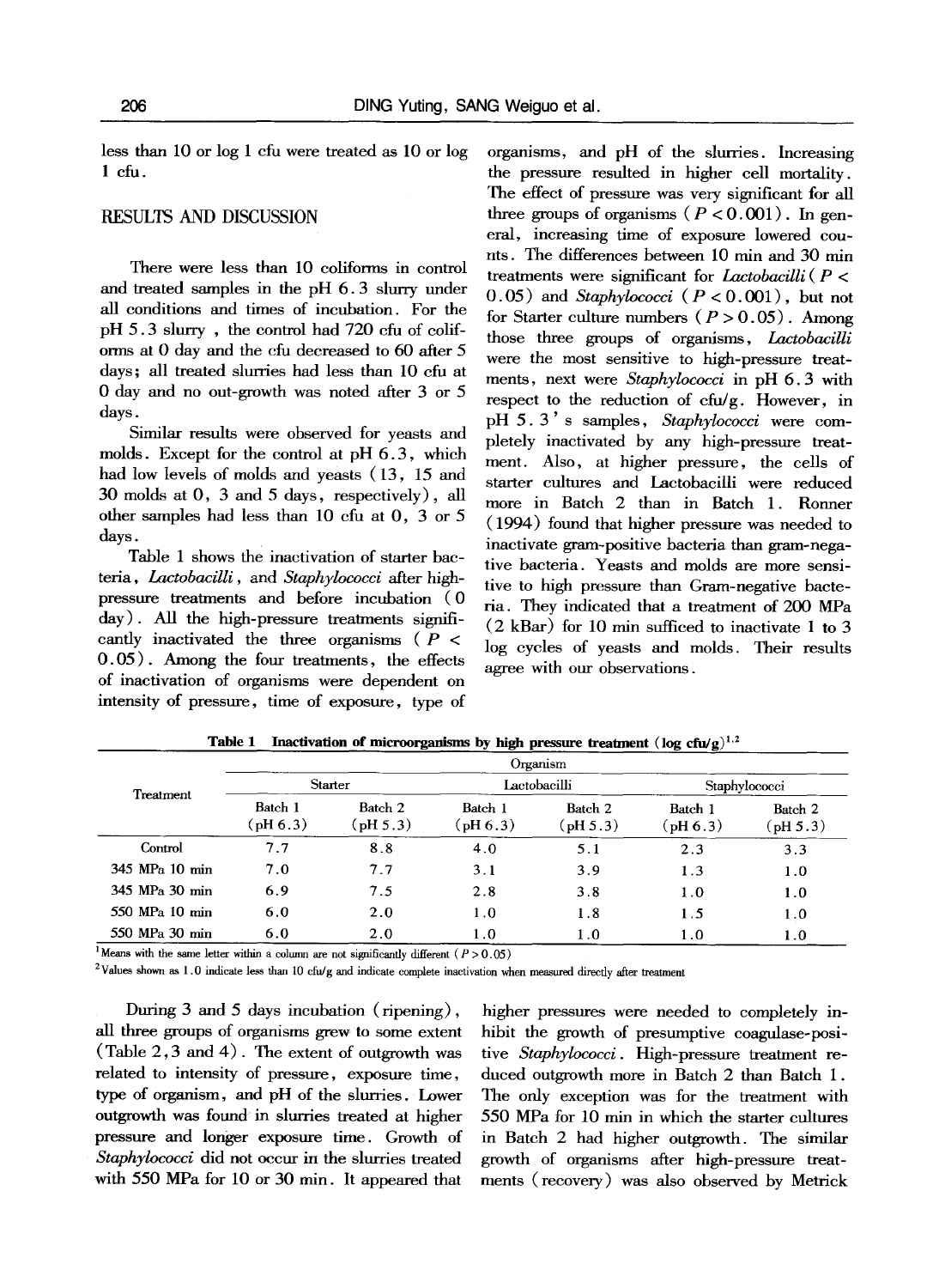et al. (1989) in strained chicken. They found that recovery of *Salmonella* occurred in chicken, but did not occur in buffer because of its lack of ery of microorganisms.

available nutrients. Our data indicated that cheese slurry might be a good medium for the recov-

| Table 2            | Growth of starter bacteria during incubation at 30 °C (log cfu/g) <sup>1</sup> |          |                       |     |
|--------------------|--------------------------------------------------------------------------------|----------|-----------------------|-----|
|                    |                                                                                |          | Incubation time (day) |     |
| pH of Slurry       | Treatment                                                                      | $\bf{0}$ | 3                     | 5   |
| Batch 1            | Control                                                                        | 7.7      | 8.7                   | 8.9 |
| $(\text{pH } 6.3)$ | 345 MPa 10 min                                                                 | 7.0      | 9.1                   | 9.1 |
|                    | 345 MPa 30 min                                                                 | 6.9      | 8.2                   | 9.1 |
|                    | 550 MPa 10 min                                                                 | 6.0      | 8.5                   | 9.0 |
|                    | 550 MPa 30 min                                                                 | 6.0      | 7.5                   | 8.9 |
| Batch 2            | Control                                                                        | 8.8      | 8.6                   | 7.8 |
| $(\text{pH } 5.3)$ | 345 MPa 10 min                                                                 | 7.7      | 8.7                   | 7.9 |
|                    | 345 MPa 30 min                                                                 | 7.5      | 7.9                   | 7.4 |
|                    | 550 MPa 10 min                                                                 | 2.0      | 3.8                   | 5.5 |
|                    | 550 MPa 30 min                                                                 | 2.0      | 2.0                   | 2.2 |

<sup>1</sup>Means with the same letter within a column are not significantly different ( $P > 0.05$ )

|                    | Table 3        | Growth of <i>lactobacilli</i> during incubation at 30 °C (log cfu/g) <sup>1,2</sup> |                       |     |
|--------------------|----------------|-------------------------------------------------------------------------------------|-----------------------|-----|
|                    |                |                                                                                     | Incubation time (day) |     |
| pH of Slurry       | Treatment      | 0                                                                                   | 3                     | 5   |
| Batch 1            | Control        | 4.0                                                                                 | 8.6                   | 8.8 |
| (pH 6.3)           | 345 MPa 10 min | 3.1                                                                                 | 8.7                   | 9.1 |
|                    | 345 MPa 30 min | 2.8                                                                                 | 7.4                   | 8.9 |
|                    | 550 MPa 10 min | 1.0                                                                                 | 7.1                   | 7.9 |
|                    | 550 MPa 30 min | 1.0                                                                                 | 1.0                   | 7.7 |
| Batch 2            | Control        | 5.1                                                                                 | 8.7                   | 8.7 |
| $(\text{pH } 5.3)$ | 345 MPa 10 min | 3.9                                                                                 | 8.3                   | 8.7 |
|                    | 345 MPa 30 min | 3.8                                                                                 | 7.3                   | 8.2 |
| 550 MPa 10 min     | 1.8            | 3.0                                                                                 | 4.0                   |     |
| 550 MPa 30 min     | 1.0            | 1.0                                                                                 | 1.0                   |     |

<sup>1</sup> Means with the same letter within a column are not significantly different ( $P>0.05$ )

2Values shown as 1,0 indicate less than 10 cfu/g and indicate complete inactivation when measured directly after treatment

|              |                |          | Incubation time (day) |     |  |
|--------------|----------------|----------|-----------------------|-----|--|
| pH of Slurry | Treatment      | $\bf{0}$ | 3                     | 5   |  |
| Batch 1      | Control        | 2.3      | 6.4                   | 6.6 |  |
| (pH 6.3)     | 345 MPa 10 min | 1.3      | 5.3                   | 4.6 |  |
|              | 345 MPa 30 min | 1.0      | 5.5                   | 5.2 |  |
|              | 550 MPa 10 min | 1.5      | 2.5                   | 1.0 |  |
|              | 550 MPa 30 min | 1.0      | 1.0                   | 1.0 |  |
| Batch 2      | Control        | 3.3      | 3.5                   | 3.6 |  |
| (pH 5.3)     | 345 MPa 10 min | 1.0      | 2.3                   | 2.6 |  |
|              | 345 MPa 30 min | 1.0      | 1.3                   | 1.0 |  |
|              | 550 MPa 10 min | 1.0      | 1.0                   | 1.0 |  |
|              | 550 MPa 30 min | 1.0      | 1.0                   | 1.0 |  |

**Table 4** Growth of *Staphylococci* during incubation at 30  $\mathcal{C}$  (log cfu/g)<sup>1,2</sup>

<sup>1</sup> Means with the same letter within a column is not significantly different ( $P > 0.05$ )

 $2$ Values shown as 1.0 indicate less than 10 cfu/g and indicate complete inactivation when measured directly after treatment